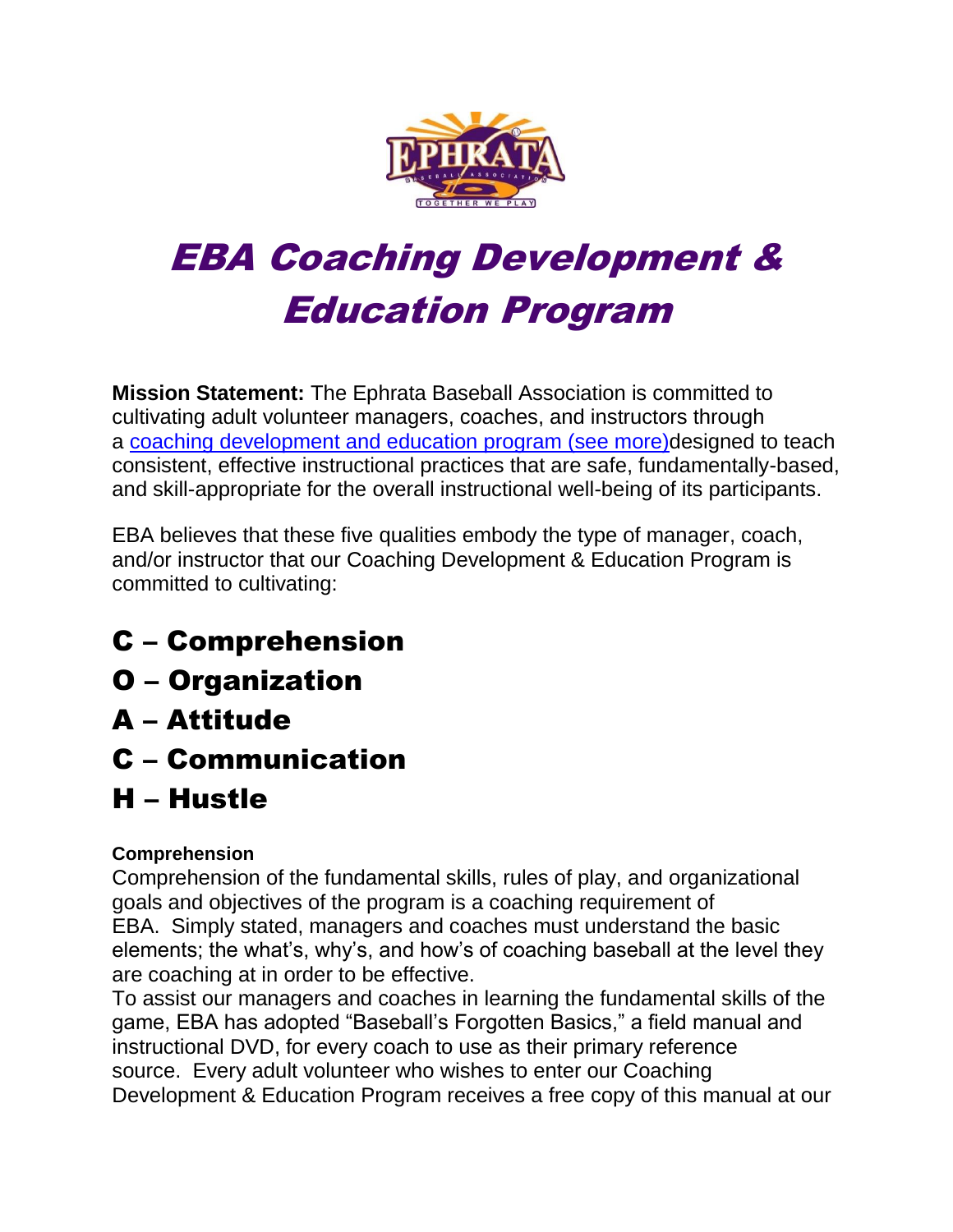initial certification clinic. EBA has also taken a committed approach to providing all of our managers and coaches with year-round instructional and administrative support for learning and applying fundamental baseball instruction drills and skills under supervision from advanced instructors at the EBA training facility. Training initiatives prior to the season include safety training, as well as a variety of continuing educational opportunities focused on skill instruction that include an open invitation to all high school varsity baseball practices.

#### **Organization**

As volunteers, our managers and coaches are providing the participants of our program with a priceless service. All of these adults are devoting their time and energy to assist EBA because they enjoy working with children and enjoy baseball. However, good intentions often provide little assistance when it comes to tackling some of the more difficult aspects of certain job requirements. Organizing a dynamic practice that fully engages players on a regular basis requires proper planning, a variety of fun and safe drills, and the aforementioned knowledge of the fundamentals needed for skill improvement.

Due to the increased difficulty of this task, EBA has made a commitment to providing our volunteers with dynamic practice plans while affording them the ease and comfort of organizing those plans with a simple click of the mouse or by book marking pages in their coaches' manual. We recognize that after a long days work, most of our adults do not have the time or energy to effectively plan a practice. However, we also recognize that our participantbase, the kids, deserve a well-organized, structured practice and game plan that is both efficient and effective to the players' overall development and enjoyment of the game. Beginning this year, all of our certified managers and coaches will have access to successfully-proven practice and game day management plans via the EBA website, as well as reference materials in their coaches' manual.

#### **Attitude**

Attitudes drive behavior. Your [body language](http://www.1000ventures.com/business_guide/crosscuttings/body_language.html) is a result of your mental attitude. By choosing your attitude you get in that mood and send out a message that everyone understands, consciously or unconsciously. And, almost always, you have a choice as to what attitude to adopt. It is important that the adult component of EBA - parents, volunteers, and especially our managers and coaches, understand that children are very perceptive when it comes to interpreting the attitude of adults and that, because of this, we are role models for our children. Consequently, the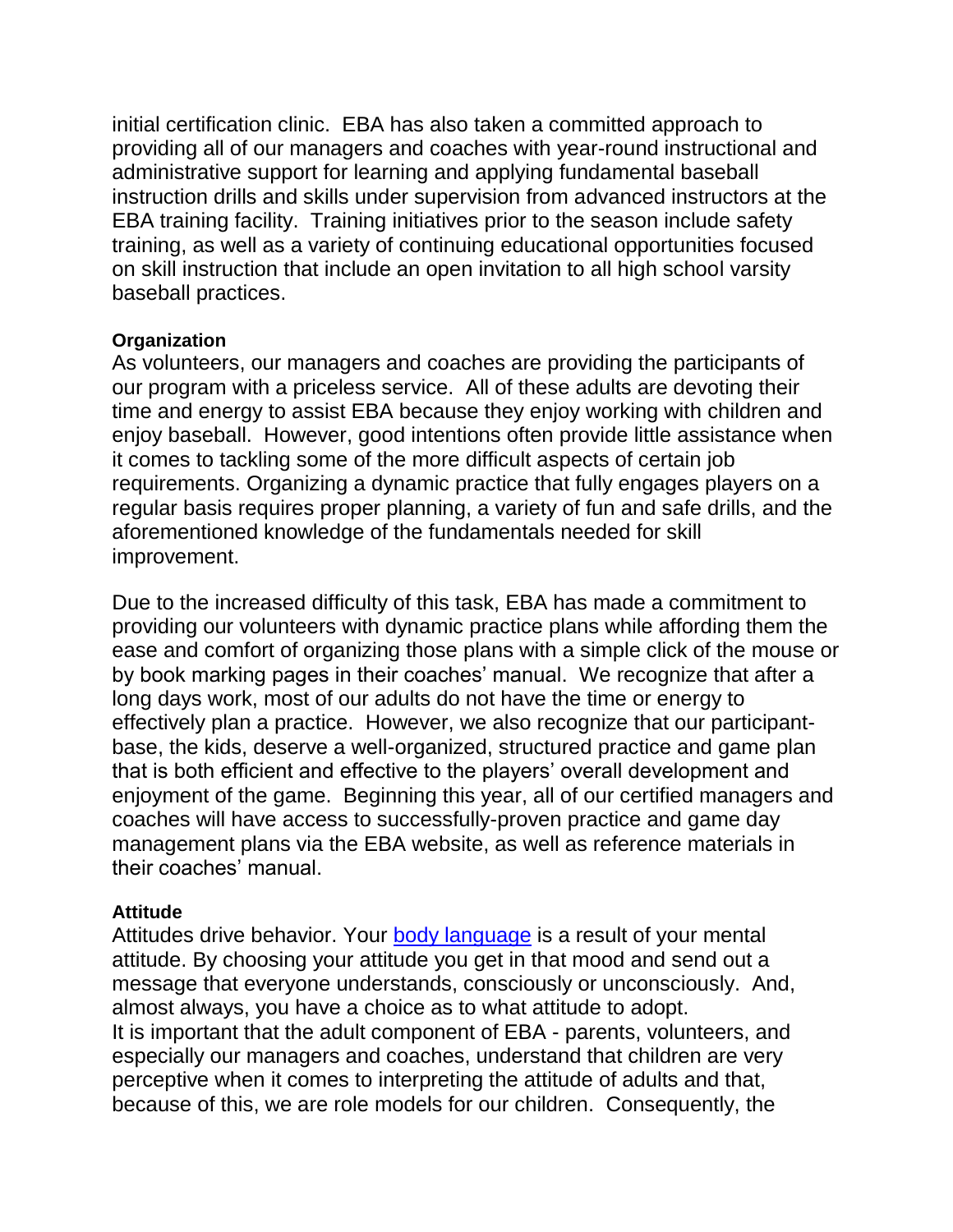attitude we choose, and display, often determines whether we are perceived as positive or negative role models.

Therefore, our organization has taken the "Power in Positives" approach to training and managing the adults that make up EBA. As part of our Coaching Development & Education Program, we are advising our managers and coaches on how to use positive and encouraging tones when providing instruction at practice and during games; how to be aware of body language and non-verbal messages; how to avoid confrontation with umpires, opponents, and parents; and how to handle competition in a manner that *always* focuses on the positives, including what areas need improvement and how to learn from losing. Our approach stands by the quote, "A positive anything is better than a negative nothing." We are hoping that this positive energy becomes injected and then circulates throughout our entire organization leading to a positive experience for everyone.

#### **Communication**

Unfortunately, possessing knowledge about something does not always translate into being able to teach others about that same subject matter. If you wish to share your knowledge with others, you must understand how to be a skillful communicator. In other words, how you convey a message, verbally or non-verbally, usually determines how well your audience will receive it.

Recognizing that managers and coaches are the most vital link in making each participant's experience a success, EBA is providing managers and coaches with a variety of support opportunities for becoming more effective and dynamic communicators, and ultimately better instructors, through a series of clinics and reference materials. Our organization has also adopted four principles for communication for our adult volunteer managers and coaches to follow in all circumstances: Be Positive; Be Honest; Be Direct; and Be Consistent. As long as our adults live by these four principles, we feel that they can become more effective communicators when dealing with just about any situation, including how to be successful instructors; how to team up with parents; and how to deal with the occasional "bad call" by the umpire.

### **Hustle**

In the true spirit of being positive, EBA has chosen to interpret one of the few definitions of the word "hustle" that can be viewed favorably. Why not? Baseball has done the same. Hustle can be used to reference an aggressive, energetic approach that demands maximum effort. In fact, "hustle" is synonymous in baseball for "trying your best." *"The outfielder hustled after the ball, holding the runner to a long single."*